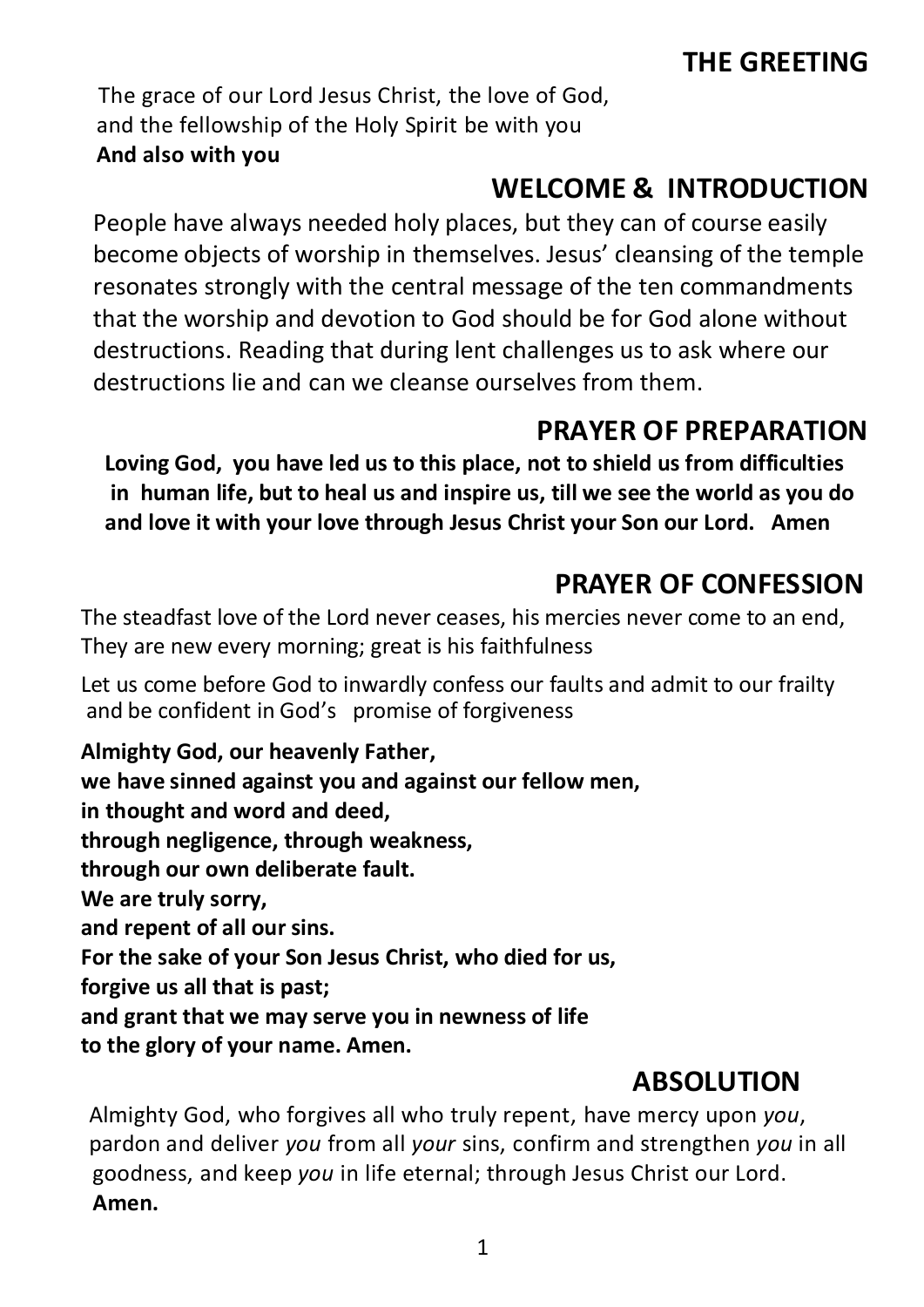2

# THE COLLECT

#### The **COLLECT** (is the prayer for the day) is said

Eternal God, give us insight to discern your will for us, to give up what harms us and to seek the perfection we are promised in Jesus Christ our Lord. Amen

#### Band led

## THE READING

HYMN

At the beginning of the reading you may like to say The reading is taken from the Gospel of Saint john chapter 2 verses 13 to 22 At the end of the reading you may like to say For the word of God in Scripture ALL: Thanks be to God

### SERMON

## CREED

I believe in God, the Father almighty, creator of heaven and earth. I believe in Jesus Christ, his only Son, our Lord, who was conceived by the Holy Spirit, born of the Virgin Mary, suffered under Pontius Pilate, was crucified, died, and was buried; he descended to the dead. On the third day he rose again; he ascended into heaven, he is seated at the right hand of the Father, and he will come to judge the living and the dead. I believe in the Holy Spirit, the holy catholic Church, the communion of saints, the forgiveness of sins, the resurrection of the body, and the life everlasting. Amen.